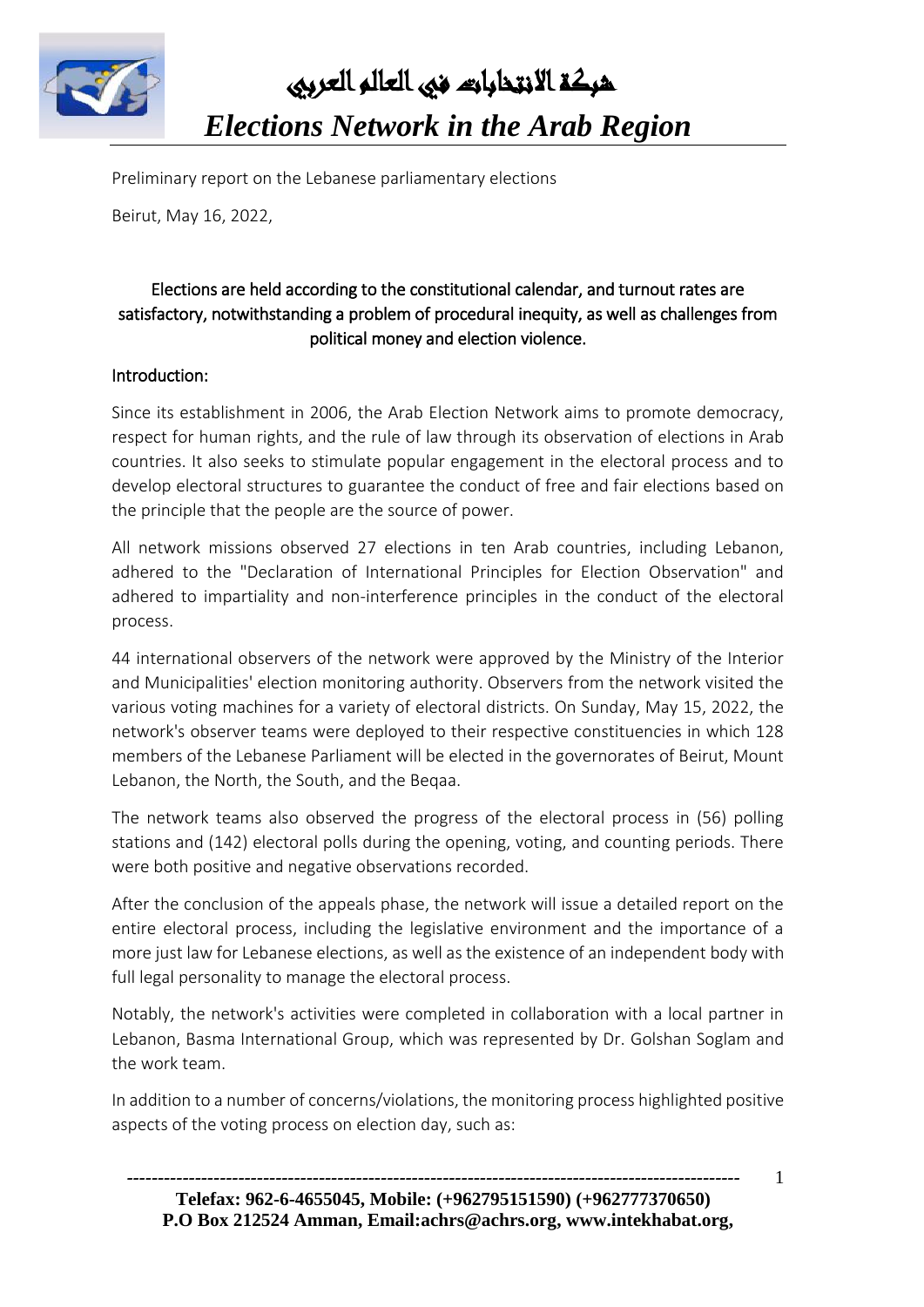

شبكة االنتخابات في العالم العربي

# *Elections Network in the Arab Region*

### Positives:

- 1. Holding parliamentary elections on time and according to the constitution's schedule.
- 2. The elections were held in a relatively peaceful and secure environment, while there were some concerns recorded across the country.
- 3. Allowing large numbers of delegates from various lists and candidates to attend voting stations and electoral centers both inside and outside the country.
- 4. Provides complete transparency regarding the instructions and processes for the electoral process and voting, particularly in terms of electoral information and guidance available on websites and within polling stations.
- 5. With the exception of a few polling stations, the opening of polling stations on time, the presence of the required number of workers, and the provision of basic voting necessities.
- 6. Publish the list of voters' names in front of each polling station.
- 7. Take immediate action in response to some violations that have been reported to the process's authorities.
- 8. With the exception of some cases involving the exclusion of observers from the Lebanese LADY network, participation of local and international civil society in the election observation process is considered a positive indicator for improving the electoral level in order to reach international standards for successful elections.
- 9. For the most part, polling stations were divided according to international norms, which stipulated a maximum of 400 voters per polling station.

### Violations and breaches:

- 1. The use of electoral propaganda by candidates and their supporters on election day, both outside and within polling stations, without adopting preventive steps to avoid such legal violations that affect the integrity of the voters' voting process, as well as breaking the electoral silence.
- 2. Non-compliance with voting behind the voting booth instructions in some centers, as well as a lack of respect for secrecy and the restriction of check-out regulations to the names of voters of one sect, endangers the principle of ballot secrecy and makes it easier to know who voted for whom in each electoral station.
- 3. The skill level of poll workers varied, as did their diligence in following the opening, polling, sorting, and counting processes, resulting in inadvertent delays.
- 4. Electoral violence, involving supporters of electoral lists and rival candidates attacking candidates and delegates of electoral lists or candidates in various locations.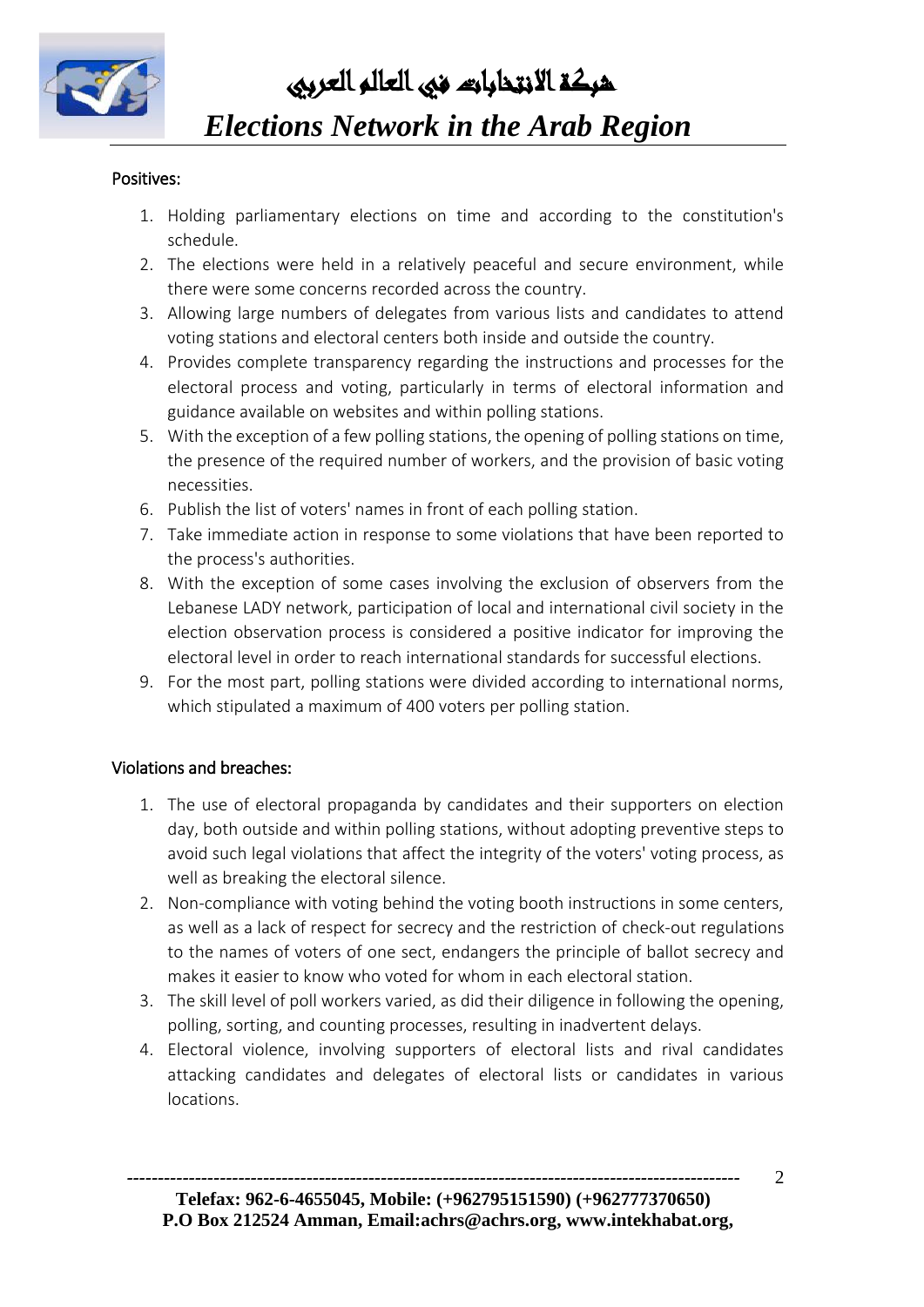

 شبكة االنتخابات في العالم العربي *Elections Network in the Arab Region* 

- 5. In most voting stations, there is a lack of accessibility for people with disabilities, the elderly, and the sick, as well as an issue with placing the polling station on the top floor.
- 6. Due to a shortage of space and the ongoing problem of power outages, several election centers were chosen in a way that was inconsistent with the principles of organizing the electoral process.
- 7. Voters queued for more than an hour at certain polling sites and in front of polling stations, which is considered a considerable time, especially during the last hours of voting.
- 8. The voting locations are more than 500 meters away from the voters' homes, causing some voters, particularly the elderly and the sick, to miss the election.
- 9. Some polling places' camera technology stopped operating, while others did not implement it.
- 10. Local observers were not allowed to complete the monitoring process and were excluded from various polling locations and polling stations.

### Recommendations

- 1. The authority should take seriously the registration of complaints, appeals, and breaches, and takes the required steps in line with the law and regulations.
- 2. Implementing procedures to ensure that candidates and regulations follow the electoral silence rules and do not continue their campaign on the day of the general election, as well as the application of international standards prohibiting electoral campaigning within 100 meters of electoral centers.
- 3. The political parties and candidates must accept the results and will of the voters in their selection and resort to legal and peaceful methods when objecting or having complaints and appeals about the conduct of the electoral process.
- 4. Taking the international and local election monitoring teams' reports and observations into consideration in order to analyze and enhance the electoral process and take the related necessary and essential measures.
- 5. Reconsidering the exclusion lists so that the names of voters from other sects are combined rather than being limited and identified to one faith or sect.
- 6. Preparing polling stations in accordance with international standards in a way that ensures justice in determining the number of voters in polling stations, and in a manner that facilitates the task of voters in reaching the polling site so that the distance is not more than 500 meters from their place of residence
- 7. Empowering staff and providing specific training to improve their ability to manage polling and counting activities.